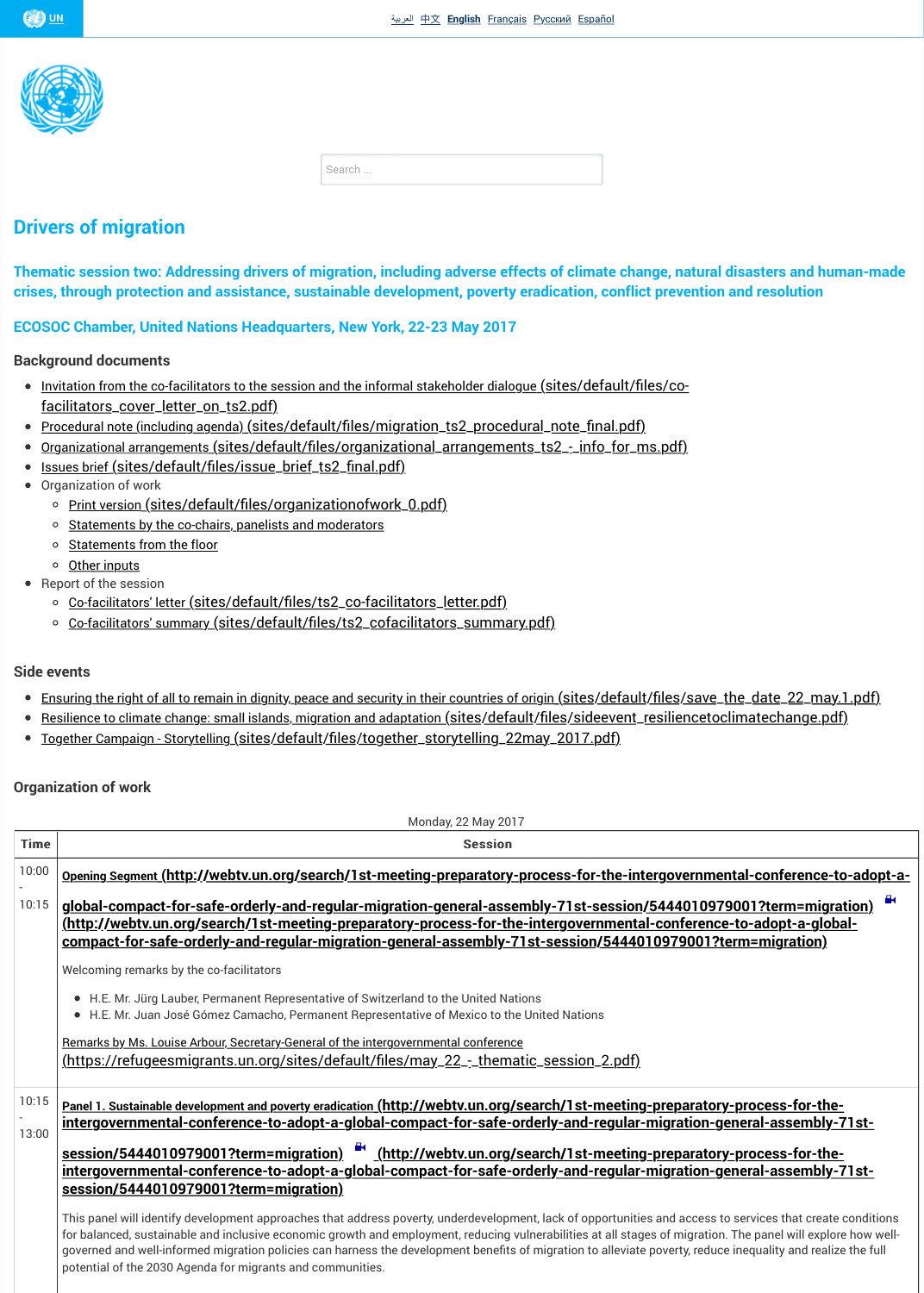| <del>.</del>             | <u>  oroomig romanico sy the oo raomtatoro</u> |
|--------------------------|------------------------------------------------|
| $\overline{\phantom{a}}$ |                                                |
| 18:00                    |                                                |

Tuesday, 23 May 2017

| <b>Time</b> | <b>Session</b>                                                                                                                                                                                                                                                                                                                                                                                                                                                                                                                                                                                                                                                                                                                                                                                                                  |  |
|-------------|---------------------------------------------------------------------------------------------------------------------------------------------------------------------------------------------------------------------------------------------------------------------------------------------------------------------------------------------------------------------------------------------------------------------------------------------------------------------------------------------------------------------------------------------------------------------------------------------------------------------------------------------------------------------------------------------------------------------------------------------------------------------------------------------------------------------------------|--|
| 10:00       | Welcoming remarks by the co-facilitators                                                                                                                                                                                                                                                                                                                                                                                                                                                                                                                                                                                                                                                                                                                                                                                        |  |
| 10:05       | • H.E. Mr. Juan José Gómez Camacho, Permanent Representative of Mexico to the United<br>• H.E. Mr. Jürg Lauber, Permanent Representative of Switzerland to the United Nations                                                                                                                                                                                                                                                                                                                                                                                                                                                                                                                                                                                                                                                   |  |
| 10:05       | <u>Panel 3. Adverse effects of climate change and natural disasters as drivers of migration (http</u><br>process-for-the-intergovernmental-conference-to-adopt-a-global-compact-                                                                                                                                                                                                                                                                                                                                                                                                                                                                                                                                                                                                                                                |  |
| 13:00       | assembly-71st-session/5445519673001?term=migration)<br><u>_(http://webty</u><br>for-the-intergovernmental-conference-to-adopt-a-global-compact-for-safe-<br><u>71st-session/5445519673001?term=migration)</u>                                                                                                                                                                                                                                                                                                                                                                                                                                                                                                                                                                                                                   |  |
|             | This panel will explore ways that i) minimize the adverse effects of environmental degradation<br>preparedness and response mechanisms, while harnessing the potential benefits of safe, orde<br>migration,<br>climate change, environment, humanitarian and development policy frameworks to ensure cor<br>hazard-related risks and associated migration pressures at the global, regional and national let<br>Mr. François Gemenne (sites/default/files/ts2_p3_francoisgemenne.pdf), FNF<br>Liège<br><u>Ms. Susana Adamo (sites/default/files/t2_p3_susanadamo.pdf)</u> , Research scie<br>Network (The Earth Institute, Columbia University)<br>• Professor Walter Kaelin, Envoy of the Chairmanship of the Nansen Initiative<br>Moderator: H.E. Mr. Aunese Makoi Simati, Permanent Representative of Tuvalu to the United N |  |
| 13:00       | Lunch / Space for side-events                                                                                                                                                                                                                                                                                                                                                                                                                                                                                                                                                                                                                                                                                                                                                                                                   |  |
| 15:00       |                                                                                                                                                                                                                                                                                                                                                                                                                                                                                                                                                                                                                                                                                                                                                                                                                                 |  |
| 15:00       | <u>Summary Panel: Synopsis of the main conclusions and outcomes (http://webtv.un.org/s</u>                                                                                                                                                                                                                                                                                                                                                                                                                                                                                                                                                                                                                                                                                                                                      |  |
| 17:50       | intergovernmental-conference-to-adopt-a-global-compact-for-safe-orderly-an                                                                                                                                                                                                                                                                                                                                                                                                                                                                                                                                                                                                                                                                                                                                                      |  |
|             | session/5445577372001?term=migration)<br>(http://webtv.un.org/search/                                                                                                                                                                                                                                                                                                                                                                                                                                                                                                                                                                                                                                                                                                                                                           |  |